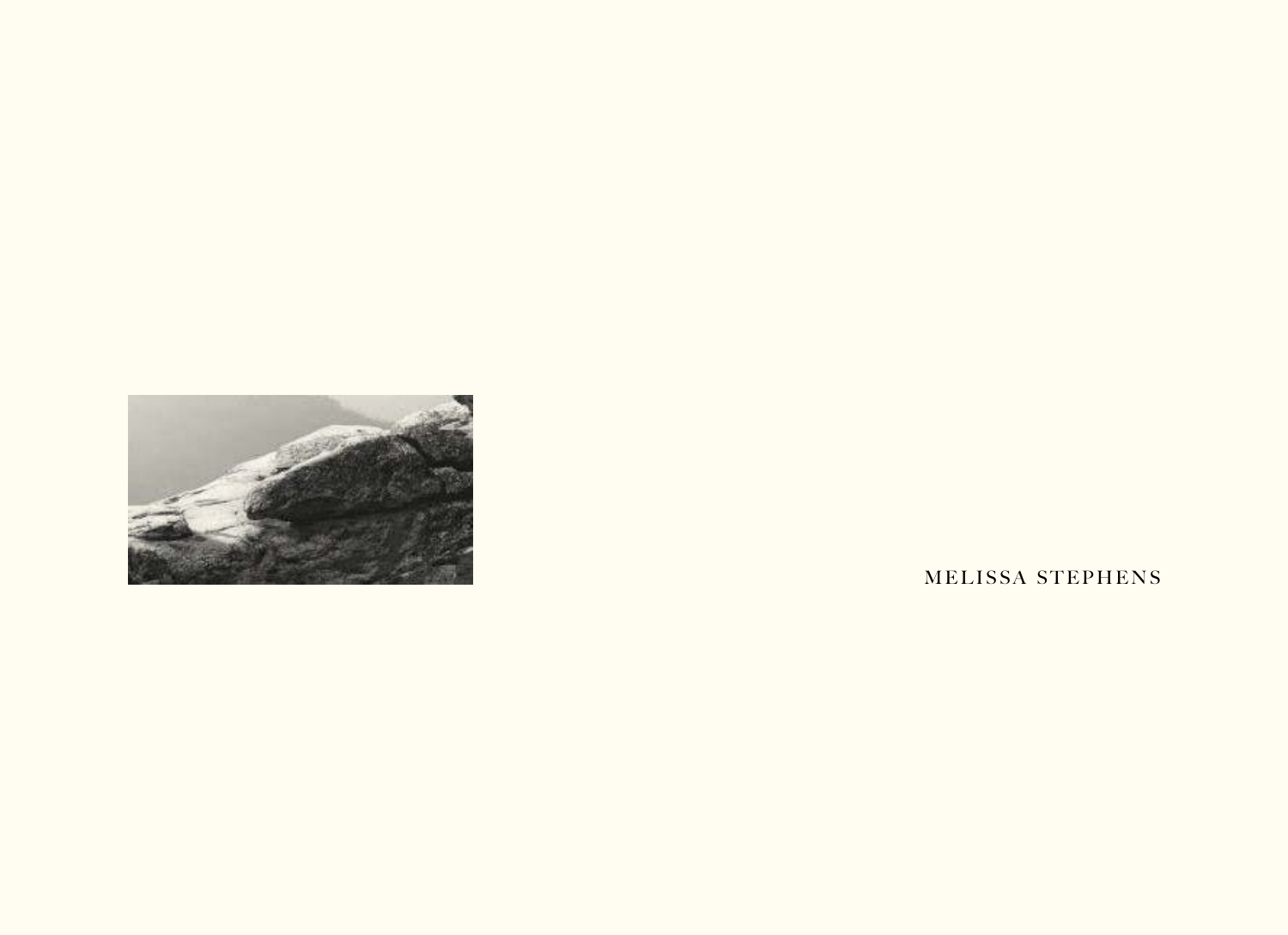# The Eye  $\,$  stephens

 $\bigcap$  he was tall and dark with delicate hands that expressed her melancholy. They wrought their movements with careful control; when not bid to do anything, they gathered themselves carefully together and folded back to their keeper with a barely concealed nervousness. She lived with her mother and father and younger sister in a miniscule house in the middle of a city park. The park was a dense rain forest sprawl that traveled up and over hills and tiny valleys, bubbling with little streams, and sometimes broke out into fields of tall coarse grass or patches of dense bramble that hid in them a multitude of little creatures. The rain forest waved and fell gently to the ocean in some places; in others it clung indifferently to steep cliff sides. The ocean was dark and blue and full of salt; the beaches sandy in spots, but mostly brimming with curves of shining pebbles of mute and subtle color. The bleached out skeletons of driftwood grinned up at the sky as they reposed at the peak of the shore. Moun-

tains broke the sky in the distance. The girl with the delicate hands loved this place.

The girl had other features. She thought herself pretty, but in a way that felt a bit off; she had thin lips and a chin that indented subtly, and piles of wildly curly dark brown hair that, when untamed, sat on her head almost reluctantly. She was tall and somewhat slight, but with a feminine curve. Her shoulders were always tense; her mouth always straight; her eyes always downcast. She wanted desperately for this to not be the case, but it was. This girl was possessed with sadness. In her brain rested a deep sense of melancholy that sloshed about like pool water and made her thoughts and eyes feel foggy. Through this mess she felt her real self wading, moving slowly and lethargically; she wanted to get out but couldn't. She felt that didn't belong in her own brain, in her own body, in her own self – her brain and her body were a skin that clung tightly to her, chafed against her and refused to be sloughed off. And yet this feeling was very subtle; only on some occasions, during certain deep nights of clarity, did she realize that something was strangling that which made her a real person, that, rather than this melancholy feeling being her natural state, it was rather a sort of sickness which acted to restrict her, to drown who she really was. And this deep struggle was reflected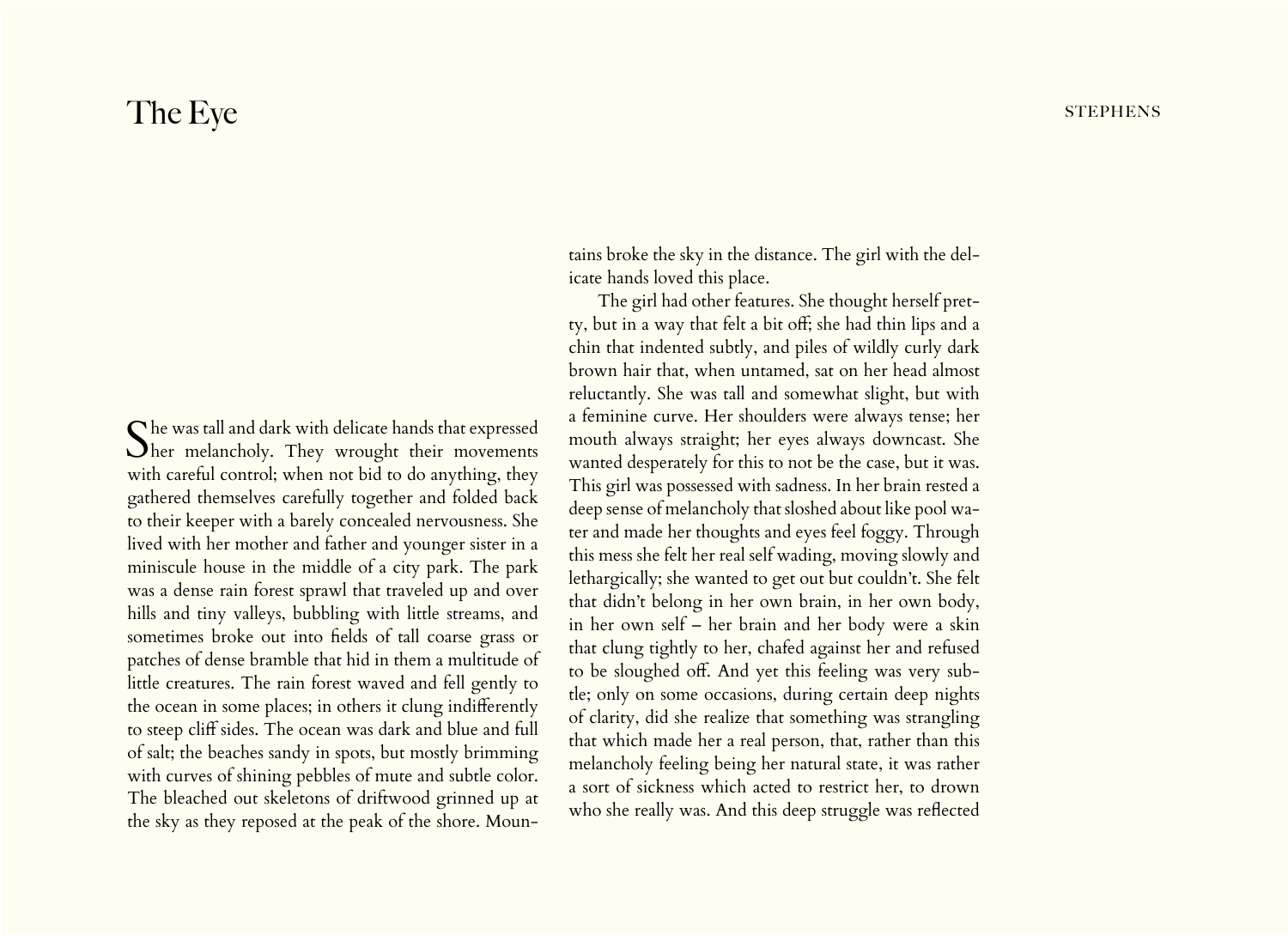through her hands. Between the fingers and draping the palms was a tension that expressed how penetrating was her desire to reach out and touch another person; their nervous, intense rigidity spoke too of how afraid they were, and always when they were almost ready to reach out and touch someone, they would slowly and achingly draw back to the girl, clasped together in front of her, or against her chest, or clamped about her torso.

One evening these hands were making a sandwich. Standing upright in the yellow upon yellow galley kitchen of her family's tiny home, the girl, Rona, made a peanut butter and jelly sandwich and thought thoughts. She thought of her best friend, who earlier that day had spurned her in the library where they went to school. Their relationship had been edgy as of late and earlier that day it had fallen apart.

"Stop trying to be so deep and sorrowful! It's like you think acting sad all the time is cool or something! It's like you're doing it just to get attention! Stop acting like a stupid little kid!" her friend had shouted, great brown eyes looking at Rona and brimming with angry tears, hands gripping the edges of the study table. The library had gone so quiet it almost echoed; Rona could feel the stares and warm embarrassment of the people in their section floating off of the students in waves, swirling around the bookshelves toward her.

"I'm not," Rona had said. The words dropped like pebbles. She could smell very faintly the flecks of wet salt falling on her friend's cheeks.

Her friend's eyes darted away from hers.

"Whatever," she said, the last syllable rising waveringly. She relinquished the table and, scooping up her books, turned and rushed out.

Staring down at the two slices of bread on the counter before her, Rona felt the same burning feeling in her chest that she had experienced that morning as she watched her friend flee her. Her eyes were dry, but her chest felt heavy with repressed sobs. Rolling open the yellow drawer in front of her, she pulled out a butter knife and began smearing one slice of bread with peanut butter. Her fingers were rigid and long and graceful, like the knife.

She really wanted to express to her friend, to anybody really, how angry she was with herself. How she, too, thought that the way she had been acting and feeling was almost juvenile and contrived. But her mood and actions were like a spot that won't come out, or the smell of blood; it was no matter that she knew they existed, and that they didn't belong, and that she didn't want them, because they were stains that could not be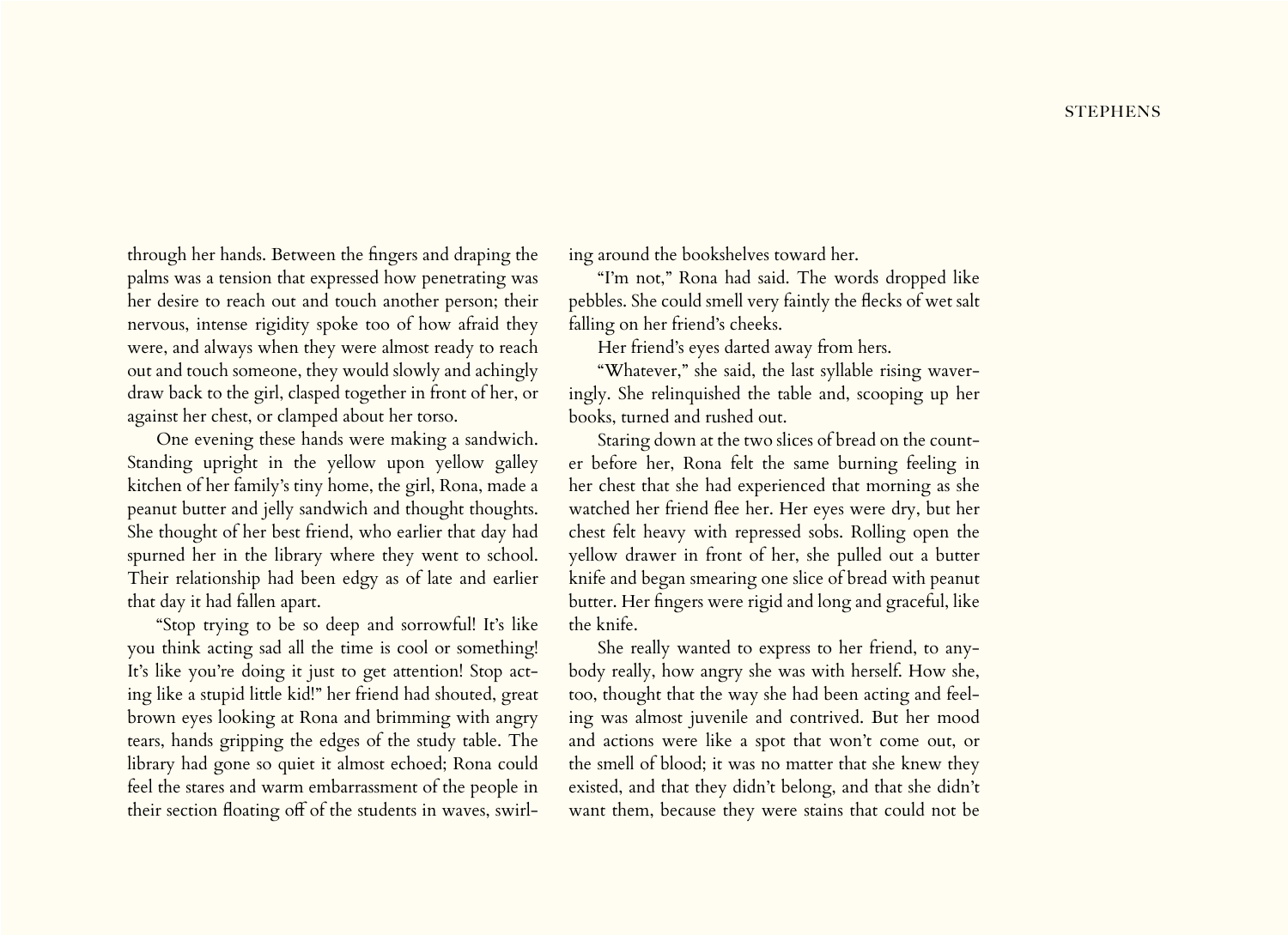purged, no matter how she tried. She would wake up in the morning and try to smile, but just as quickly as it came the smile would wear away, a wisp of smoke, a reluctant ghost, out of place. She had felt this way for so long that the groove of her melancholy that was traced in the record of her every day had worn so deep that she could not escape it. The song of sadness crooned on without end. She felt sad – dejected – depressed – and she couldn't do anything about it, no matter how much she despised herself for feeling this way.

Screwing the top back on the peanut butter, she began scraping the jelly out onto her second slice of bread.

She felt that her melancholy was almost a feeling without reason. It floated all around her and she simply felt it, almost passively, though beneath it all roiled her own anger at its existence. Despite the indistinct feeling of her melancholy, the truth of its existence bloomed deeply in her brain and rose up in front of her until it almost blotted out the world; and it was the idea that the world had lied to her. She didn't know how or when this thought had begun, but it had risen slowly up inside her, growing from some faint green seed until it blotted out the sun and then began to obscure her own identity. The world had lied. *The world had lied.*

Finishing with the knife, Rona tossed it into the sink,

and took the two slices of bread in her hands and forced their ornamented sides together like the wrong ends of a magnet, almost spitefully. She stepped to the dining room table, pulled out a chair which made a stuttering, raking sound, and sat.

Her house was not quiet. The benignly large white plastic orb that hung above the table hummed faintly as it lit the room. Her younger sister was watching television in the next room, only a few feet from her. Somewhere her mother clacked and clicked at the computer. And then of course there was the quiet whirr and rustling blow that accompanies all modern houses everywhere, the sound of mechanical and electronic machines working away with a happy indifference.

The clacking stopped; Rona's mother padded quietly into the dining room and stood framed by the archway which led into the yellow kitchen. Her mother had wide hips and a kind, thin face framed by piles of curly hair just like Rona's, but lighter in color. Rona took an orange out of the bowl in the middle of the table. Her mother pursed her lips. She looked careworn.

"I wish you'd have something better for dinner," Rona's mother reproved gently.

Rona did, too, but as was often the case, did not think she could take much; her stomach was seething with dis-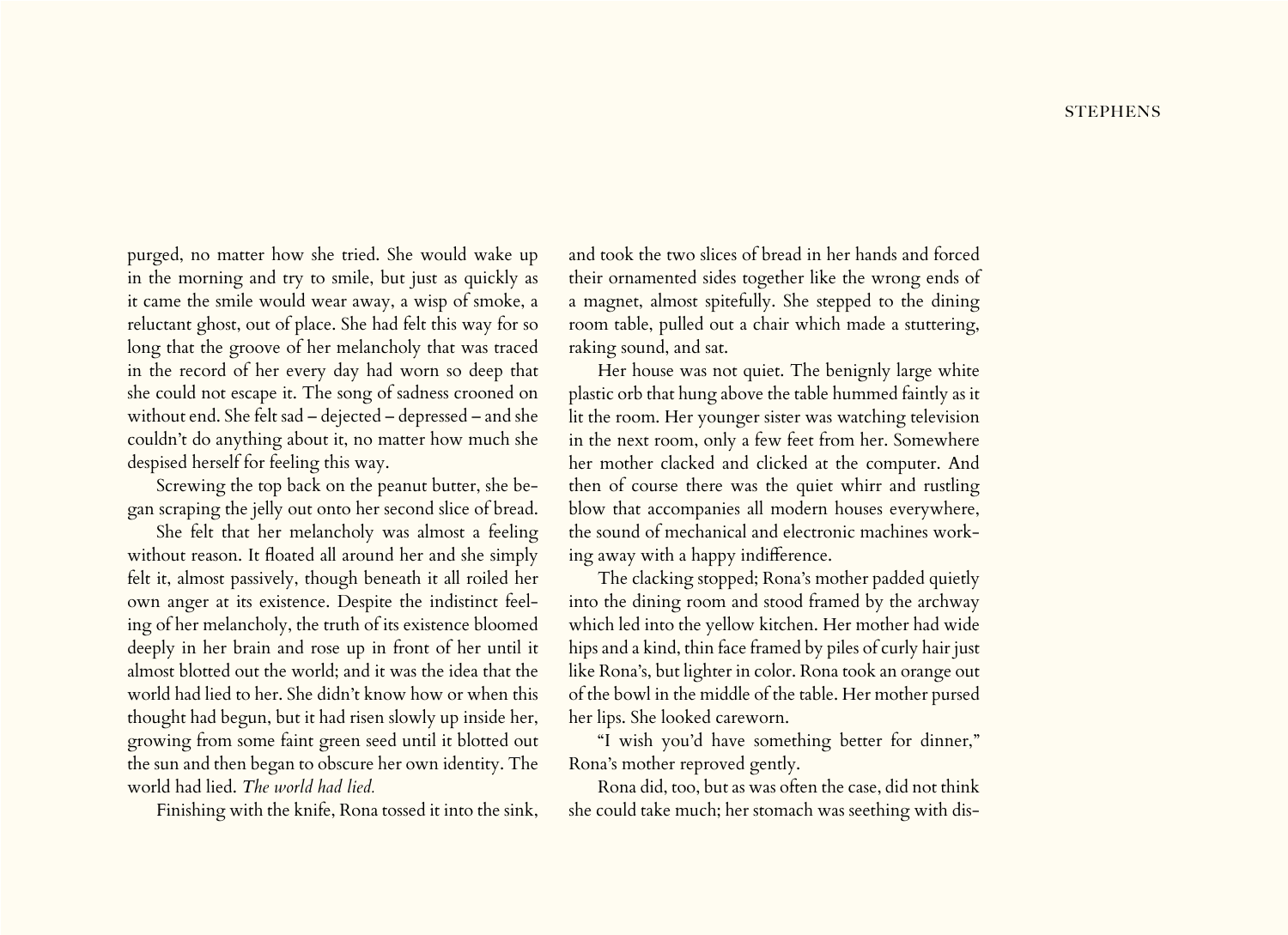content and an odd nervousness, which made her feel as though she had swallowed a can of only carbonation.

"I'm not very hungry," she replied, digging her nails into the orange and peeling away the skin, which made a felt-like scratching sound. She did not look up.

"Okay," her mother said with a sigh of breath from her nose.

A tiny rope of liquid leapt out of the deep red flesh and onto the pale table top as Rona pulled a piece off of the orange and placed it in her mouth. One of her fingers brushed her lip.

Suddenly, Rona became conscious of how rigidly she held herself; how very slightly her hands shook; how deep her frown had become. She looked up, swallowing. Her mother had taken a seat at the table and was looking at her with blue-gray eyes full of bright sadness.

## "Honey,  $I -$ "

Rona stood up and stuffed the orange in her jacket pocket.

"I'm going for a walk. I'll be back later," she announced, and swiftly left the house, the screen door banging loudly shut behind her.

•

She wandered about in the twilight. The forest of

Discovery Park was often her companion. It was crisscrossed throughout with little mud paths that Rona knew by heart; it was her habit to wander the forest almost compulsively. Meandering beneath the intertwined arms of the tall, firm trees served both to amplify and deaden her feeling of melancholy; the exercise and the quiet, the smell of the earth and the wet leaves and the forest air, the gentle hush of the ocean in the distance easily calmed her, but the sweeping, quiet beauty of the forest seemed to squeeze at her heart.

She wanted to reach out to somebody and none more so than her mother. They had always been close; not necessarily because they were included in each other's deepest confidences, but because they both felt that they were the same person, that they were cut from the same cloth, that a little strand of thread connected their two ribs closest to their hearts. Yet it seemed that, in her melancholy, her mother was the one person that she was farthest away from. Rona shrunk from her glances more so than from anyone else's; rebuffed her questions more coarsely; and felt her sympathy and worry so much more sharply than with anyone else – so much so that she felt like the blight in her mind was being pierced with harsh light whenever her mother looked at her.

Thinking thusly, Rona ambled softly through the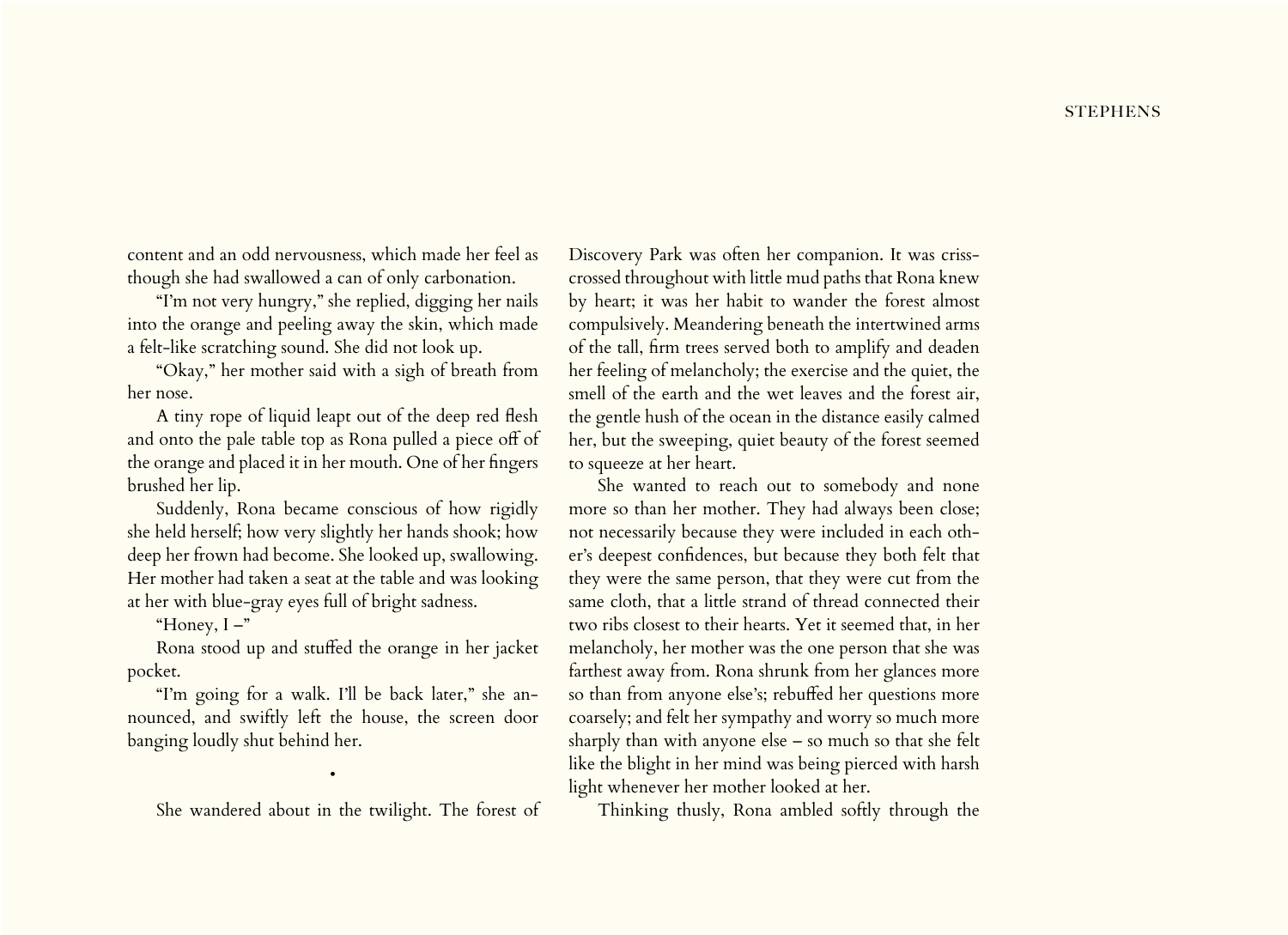darkening forest. The regular beating of her sneakers against the earthen floor became a sort of music. The color slowly leached out of the trees and mossy brush in a gentle progression; the orange light on the leaves dreamt slowly down into a red which soon waxed purple, until a soft grayness stole over the forest with a corresponding hush. Before long it was full dark, and the stars stole out impishly between the gaps in the canopy.

Rona didn't know for how long she wandered – she took no notice as even the sounds of the night slowly faded into nothing, as the happy bellow of fog horns and the rush of cars down the roads and animals through the brush and the hooting of the owls vanished quietly. By the time she decided to turn her roving toward the beach, the witching hour had long passed.

Hands balled in her jacket pockets, still listening to the soft brushing of her feet along the ground, the girl broke the threshold of the forest and emerged on the beach. For a moment she looked out over the water – noting the lack of distant ferries and orange-lit barges which usually glided over the obsidian waters at any time of night – and then turned to continue her walk along the shore.

She froze.

Cold steel blades of fear sliced through her so deeply

that she felt her heart would shatter with frost. She felt her insides falling out from the deepest pit of her stomach into the abyss. Her feet were no longer her own; they had become trees or salt pillars, rooted stiffly and immovably in the sand. Every thought in her mind morphed suddenly and forcibly into a single high-pitched keen, as though someone had died. Space folded and stretched around her, until the thing on the beach was the only thing she could see.

Before her she saw a giant eye, staring simply from out of pure space at the ocean. It floated gently above a driftwood log – it was colossal in size. Its roundness was grotesque and horrifyingly real, and it gleamed with an opaque wetness that was intensely repelling. Veins crisscrossed the egg white flesh with a startling redness. The gray iris and the pupil protruded from the ball, and the entire orb gave off a directed silvery blue light like a TV screen, as though it needed to light its way. It did not seem to notice her, despite the breathy wail that was now issuing from her mouth. Every few seconds the eye seemed to blink, despite having no eyelids.

Rona stood rooted on the beach for a very long time. In her mind a struggle was taking place; the struggle to decide whether what she saw in front of her was real or unreal, whether it was a truth or a lie, whether it was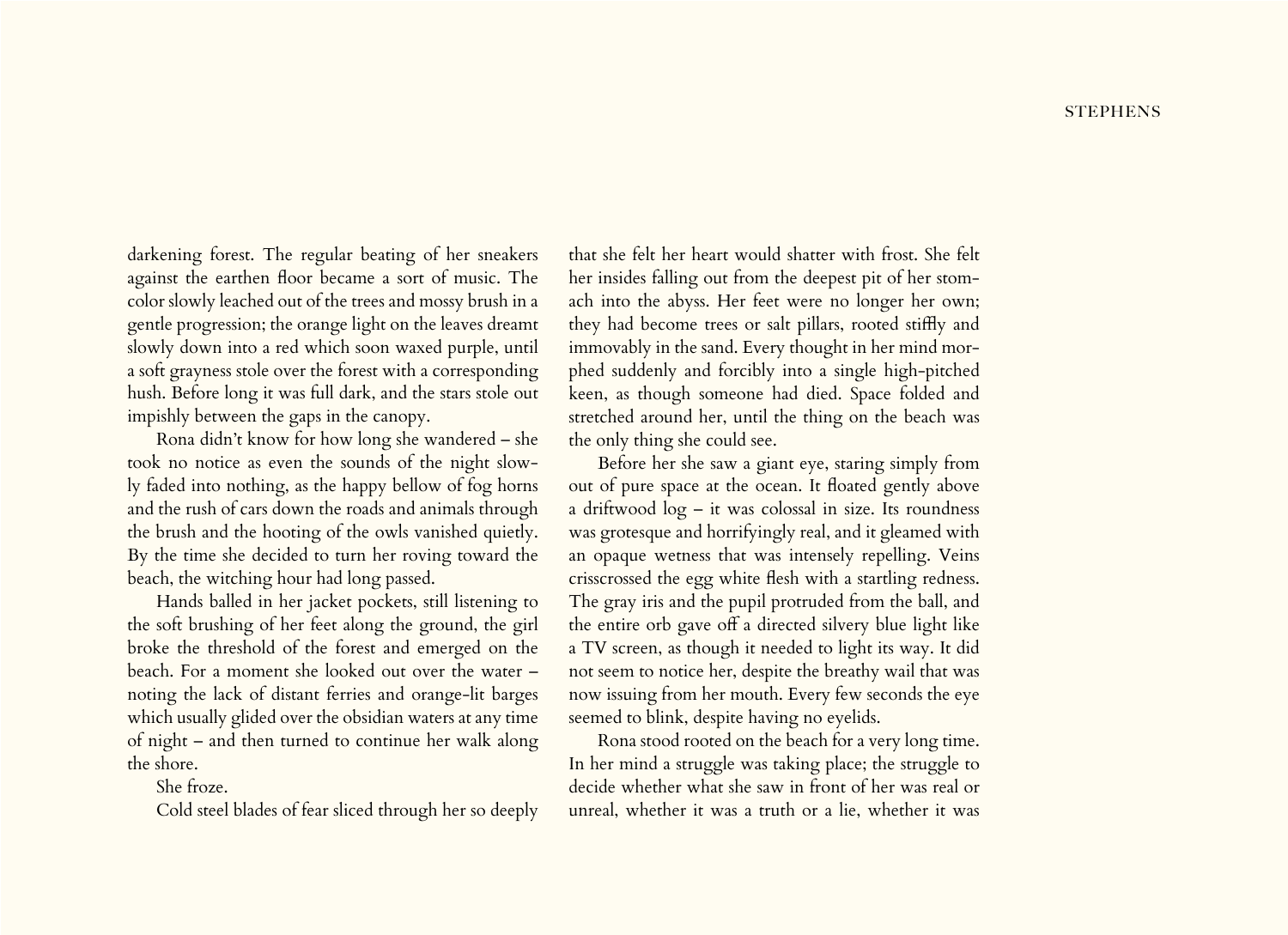benign or malignant. Her body screamed at her to run at a speed that would never be fast enough, but some quiet voice in the corner of her mind kept saying that it meant her no harm. *It is an agent of the world,* it kept whispering, *it lives where all the people live without it.* The way the eye gazed out over the gently rolling waters was almost pensive.

Suddenly her feet were no longer rooted; her body screamed at her to move, and so she ran. But in the split second of decision where something in your chest propels you inexorably forward at the tip of a falling pin, she ran, arms waving furiously, *toward* the eye, kicking up great strokes of sand as she went.

"Hey!" she shrieked hoarsely, "Heeey! I see you! I know you're there! Don't think that I don't! Heeey!" And when it seemed to take no notice of her, she screamed, "Look at me! Look at me, you eye!"

And as she slewed to a stop next to it, it turned to look at her. Rona could almost hear a quiet *vrrrrmm* as it turned through the air. The pupil remained staring fixedly forward, so the entire organ rotated, slowly and deliberately. Its light slid across her face, and she wondered wildly if she was about to be abducted by aliens. Finally the pupil fixed on hers, and the eye stared down at her with an almost curious indifference.

Its stare was quiet, though not cold; it seemed to contemplate her with the air of someone studying an old tool, or a photograph of someone they only barely knew. Part of its silvery iris was shot through with watery brown. The delicate fibers of the iris were patterned almost like flower petals. A silent note of benevolence sounded in its look.

As the eye gazed at Rona, Rona gazed back. Thoughts raced wildly through her head, long rectangles of colored light streaming behind her eyes at incredible speeds. The colors squirmed and fought each other and one by one all but two colors flickered out. One color was the thought that maybe the world had not lied to her after all; the other, the strong conviction that it had.

And then another thought flickered into being, like water flowing, and it was not a color at all, but a feeling – a feeling like a bubble bursting, or a fire roaring, or a wind that's breathing. The thought was simple. The thought was that *it didn't matter*, and the other two thoughts swirled down into nothing in its wake.

Rona reached up through the light and laid her hand gently against the eye. After a moment she drew it back, and the eye blinked, turning back toward the sea. Rona continued to stare at the hulking mass of glistening flesh. Her mind was very quiet. After a moment, she too turned